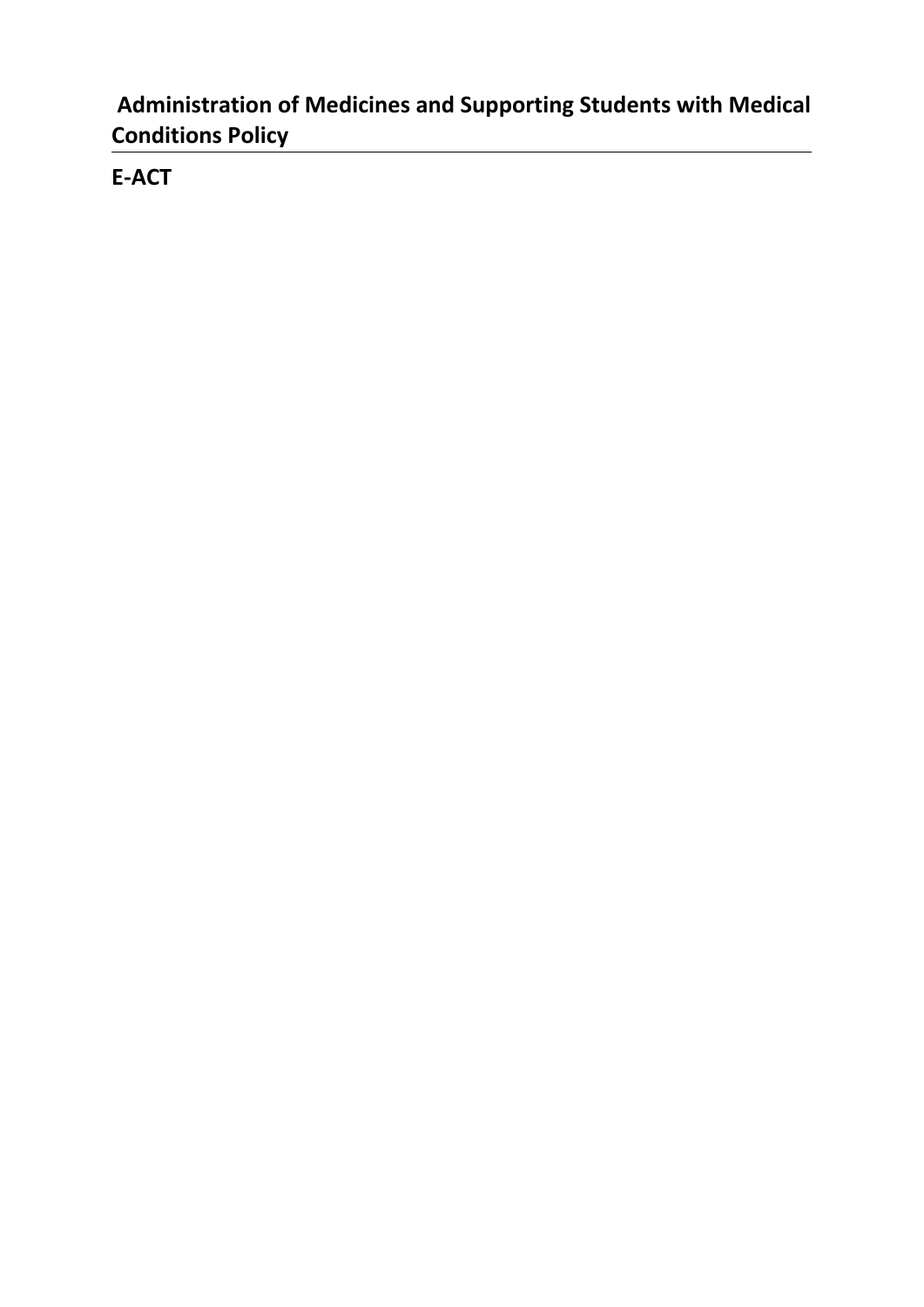#### 1 **Policy statement**

- 1.1 This policy applies to all students at Denham Green E-Act Primary Academy.
- 1.2 This policy is addressed to all staff and is available to parents on request.
- 1.3 This policy should be read in conjunction with the first aid policy.

# 2 **Aims**

- 2.1 E-ACT is committed to ensuring that all students with medical conditions can access and enjoy the same opportunities at the Academy as any other student and to ensuring that they are able to play a full and active role in school life, remain healthy and achieve their academic potential.
- 2.2 E-ACT will ensure that the Academy implements and maintains an effective management system for the administration of medicines to all students in our care in order to ensure that the Academy provides support to individual students with medical needs.

#### 3 **Responsibilities**

- 3.1 The National Director of Education delegated responsibility from the Board for overall responsibility for the implementation and review of this policy.
- 3.2 The Headteacher is responsible for:
	- 3.2.1 ensuring that sufficient numbers of staff are suitably trained and are able to access all relevant information and teaching support materials required to assist students with medical conditions;
	- 3.2.2 ensuring that sufficient numbers of trained staff are available to support students' medical needs at all times whilst they are under the care of the Academy, including making contingency plans for staff absence and emergency situations;
	- 3.2.3 ensuring that information regarding an individual student's medical condition is shared with appropriate staff (including supply teachers where appropriate) on a need to know basis;
	- 3.2.4 ensuring that risk assessments take into account the additional risks posed to individual students as a result of their medical conditions;
	- 3.2.5 the overall development and monitoring of Individual Healthcare Plans (**IHCP**) at the Academy.

# 4 **Liaising with parents**

- 4.1 The Academy promotes ongoing communication with parents in order to ensure that the specific medical needs of all students in our care are known and met.
- 4.2 Parents must inform the Principal if their child has or develops a medical condition and, where appropriate, provide the Academy with appropriate medical evidence and / or advice relating to their child's medical condition.
- 4.3 Where appropriate, parents will be invited to consult with the Academy and relevant healthcare professionals in order to produce an IHCP for their child. A template letter to parents can be found in Appendix 8.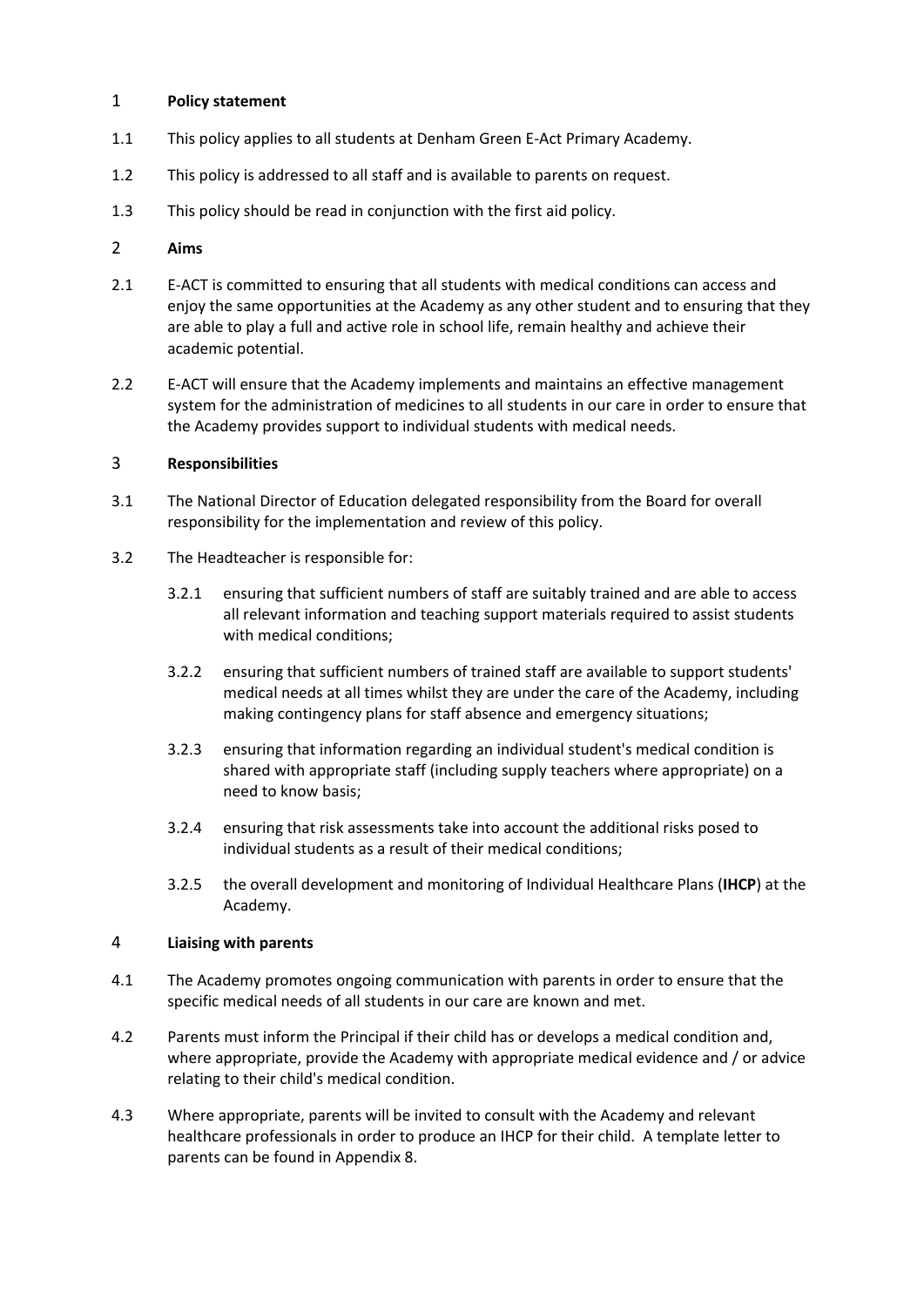- 4.4 Parents should also inform the Principal where their child will require either prescription or non-prescription medication to be taken at Academy and of any changes to the medication required.
- 4.5 The Academy requests that medication is only taken at school if it is essential, that it is where it would be detrimental to the student's health not to administer the medication during the school day. Where possible, medicines should be taken at home, before and after attending Academy.
- 4.6 Staff at the Academy will not administer any medication to a student without obtaining prior written permission from his or her parents. This requirement will not prevent a child of sufficient understanding and intelligence to understand fully what is proposed, from giving or withholding consent to medical treatment or from seeking advice or treatment in confidence.
- 4.7 Unless in exceptional circumstances, no student under the age of 16 will be given prescription or non-prescription medication without parental consent.

# *EYFS only*

4.8 Staff will ensure that parents are informed in writing on the same day or as soon as reasonably practicable in respect of every occasion that any medication is administered and, for any reason, medication has not been administered parents will be informed and will be given an explanation

# 5 **Individual Health Care Plans**

- 5.1 The Academy will focus on the on the needs of each individual student and how their medical condition impacts of their school life, including how the medical condition impacts on a student's ability to learn and will take steps to help increase students' confidence and ability to self-care.
- 5.2 Where a student has long-term or complex medical condition or health needs, the Academy will, where appropriate, produce an IHCP for that student. A template IHCP is set out in Appendix 1.
- 5.3 The IHCP will be prepared following consultation with the parents, the student (where appropriate) and School nurse and / or any other relevant healthcare professional.
- 5.4 Where appropriate, the IHCP should be linked with a student's Education, Health and Care Plan (**EHC**). Where a student has SEN but does not have a statement or EHC, their SEN should be mentioned in their IHCP.
- 5.5 The IHCP will be presented to the Parents for approval prior to its implementation to ensure the Academy holds accurate information about the medical condition of any student with long-term needs.
- 5.6 Once the IHCP is approved the Principal will be responsible for its maintenance and implementation.
- 5.7 The IHCP will be reviewed at least annually, or more frequently where a student's needs change as informed by the parents.

#### 6 **Training**

6.1 The Academy will ensure that there are members of staff who are appropriately trained to manage medicine as part of their duties.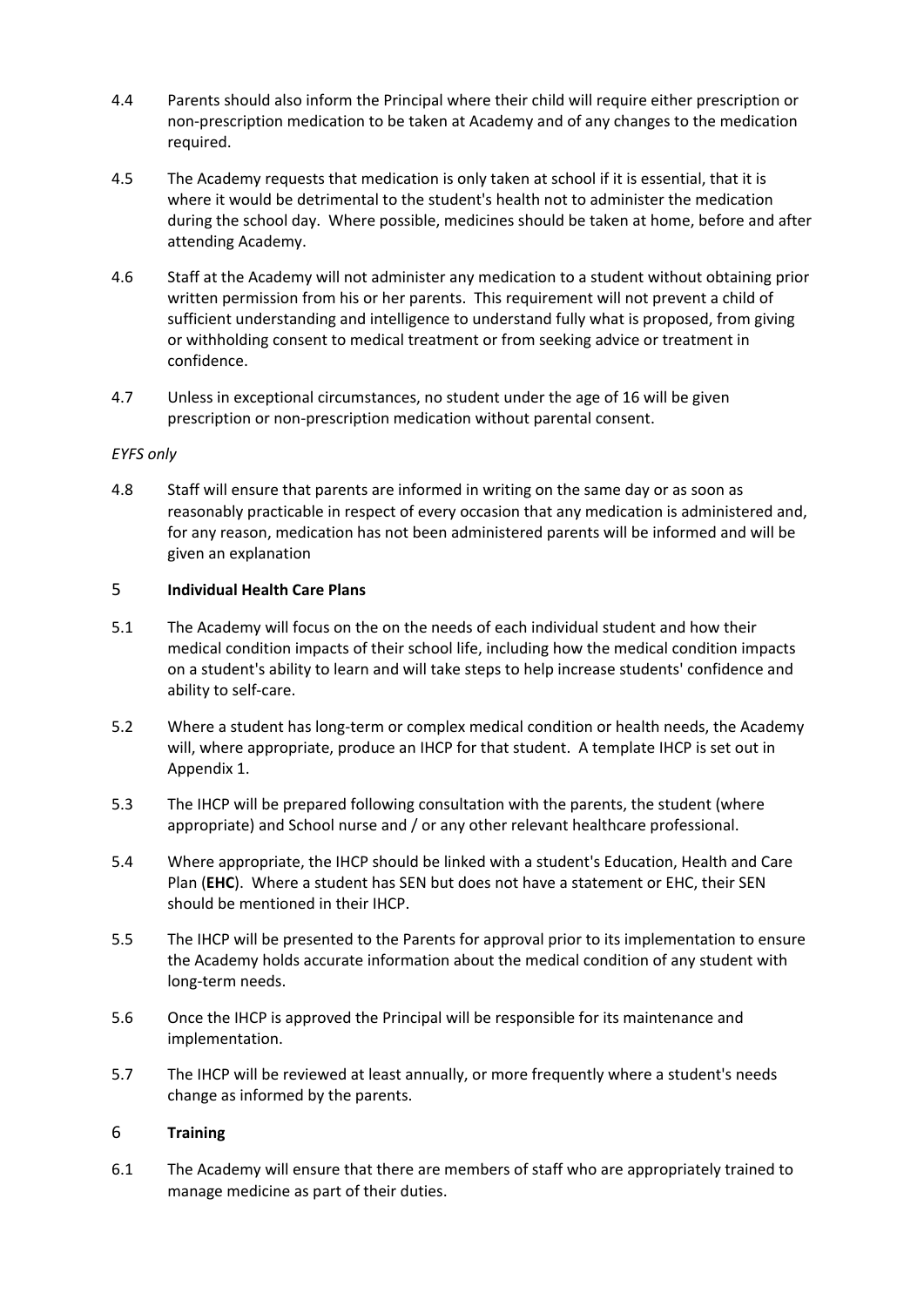- 6.2 The Principal is responsible for the administration of medicine and the arrangements for students with medical conditions within the Academy. She will delegate duties as appropriate to the office staff and other members of staff who have received training in accordance with section 6.4 below.
- 6.3 The Principal will ensure that all staff are supervised where appropriate. Any staff responsible for the administration of medicine will have access to students' IHCPs.
- 6.4 Relevant members of staff will receive appropriate training and support from the School nurse and / or a qualified health professional, including training on the side effects of medication and what to do if they occur. If the administration of medication involves technical, medical or other specialist knowledge, appropriate individual training tailored to the individual student will be provided to appropriate staff by the School nurse and / or a qualified health professional, where appropriate.
- 6.5 The School Nurse and / or qualified health professional will provide written confirmation that the member of staff is proficient in the procedure which is set out in Appendix 6.
- 6.6 Staff must not give prescription medicines or undertake health care procedures without appropriate training. For the avoidance of doubt a first aid certificate does not constitute appropriate training in supporting students with medical conditions.
- 6.7 The Academy engages the following health professionals to train and assist school staff in dealing with medical conditions and administering medicine:

6.7.1 School Nurse Service

- 6.8 All staff will be made aware of the terms of this policy and the Academy's arrangements for supporting students with medical conditions and their role in implementing the terms of this policy.
- 6.9 The Academy has guidance and protocols in place to deal with common medical conditions such as anaphylaxis, asthma, epilepsy and diabetes.
- 6.10 The Academy has adopted the Medical Conditions at School guidance and protocols
- 6.11 Copies of the guidance and protocols are available from the Academy's website [can be found in Appendix 9].
- 6.12 All new starters will be made aware of the terms of this policy and appropriate protocols during their induction.

#### 7 **Insurance**

- 7.1 E-ACT will ensure that there is adequate insurance in place which appropriately reflects the level of risk at the Academy.
- 7.2 All staff who are required to administer medicines or to provide support to students with medical conditions are covered by E-ACT's liability insurance. A copy of the relevant insurance policy is available to all staff on request.

# 8 **Medical records and consent**

8.1 Parents of all students at the Academy are required to complete the relevant parental agreement to administer medicine at Appendix 2 and / or Appendix 3 before medication is administered to their child.

<sup>1</sup> Available at medicalconditionsatschool.org.uk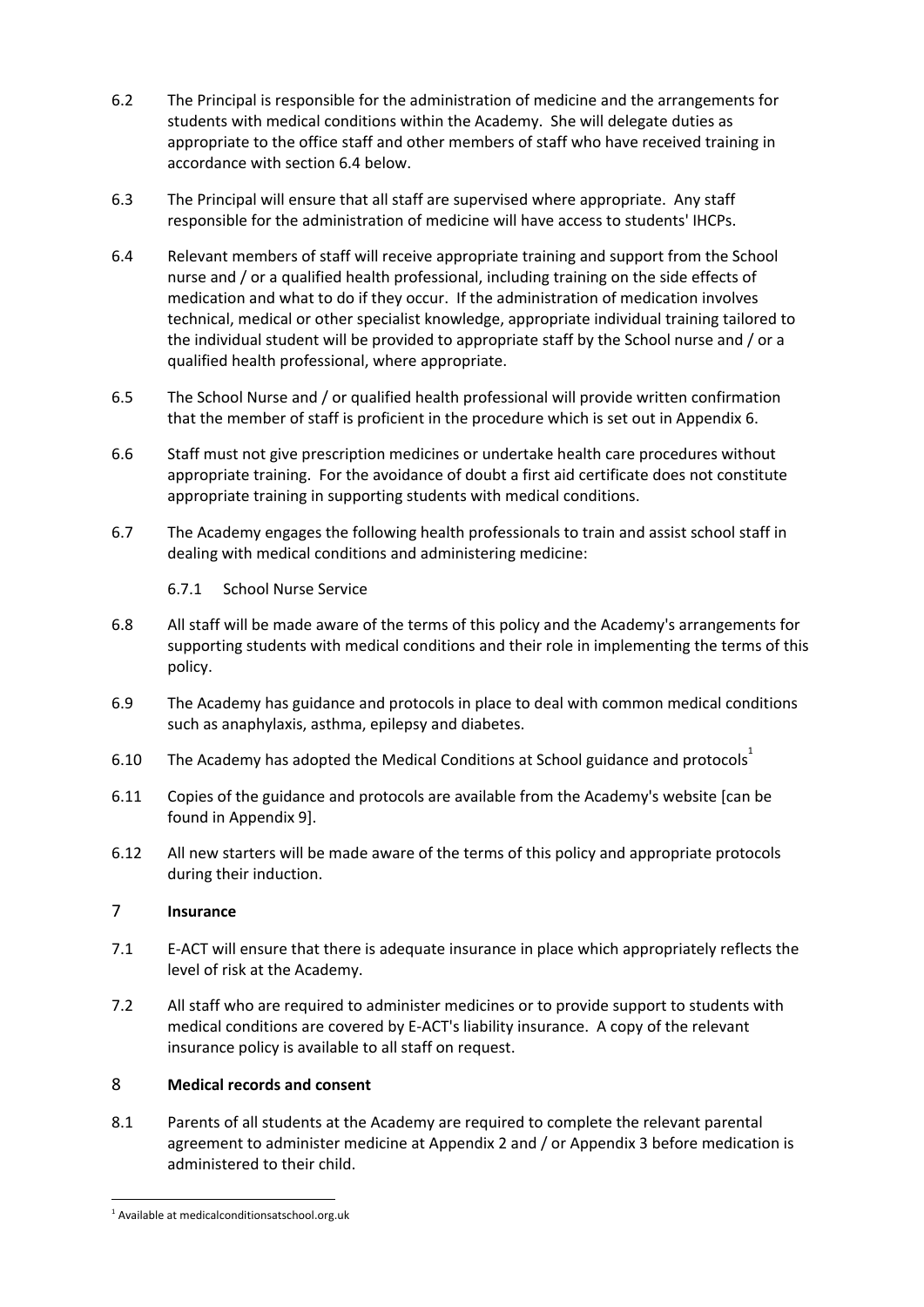8.2 Staff administering medicines will sign the records at Appendix 3 and / or Appendix 4 each time a medicine is administered. Written records of all medication administered to every student are retained by the Principal / School nurse and relevant records can be provided, subject always to the law on data protection, to parents on request. These records are regularly reviewed by the Principal

# 9 **Prescription and non-prescription medication**

- 9.1 As a general rule, staff will not administer any medication that has not been prescribed for that particular student by a doctor, dentist, nurse or pharmacist.
- 9.2 Staff may only administer certain non-prescription medication such as pain and fever relief if the Parents have already provided their written consent for this to happen in relation to specific medicines and only if there is a health reason to do so. Parents will be asked to sign Appendix 3 to confirm their agreement to staff administering such medication and to confirm that the student has not suffered an adverse reaction to the medication in the past.
- 9.3 No student shall be given medicine containing aspirin unless prescribed for that particular student by a doctor.

# 10 **Self-medication**

- 10.1 The Academy recognises that students should be allowed to carry their own medicines and relevant devices (such as inhalers), wherever possible or should be able to access their medicines for self medication quickly and easily.
- 10.2 Following consultation between the Academy, parents and the student, a student will be permitted to store and carry their own medication if in the opinion of the Principal that they are sufficiently competent to do so. This will be reflected in a student's IHCP.
- 10.3 The Academy will also consider the safety of other children and medical advice from the prescriber in respect of the student in reaching this decision.
- 10.4 Students will be made aware the medication is strictly for their own personal use and it should not be passed to any other students under any circumstances and to do so is a breach of school rules.

#### 11 **Administration of medication**

- 11.1 Where a student requires supervision to take their medication or where such medication will be administered by staff, students receiving medication should be made aware of when and where they should attend at the prescribed times during the course of the medication to receive their treatment.
- 11.2 All medicines supplied to the Academy by parents must be provided in the original container as dispensed by the pharmacist and include the prescriber's instructions for administration. Staff administering medication will check the student's name, the name of the medication, the prescribed dose, the expiry date, the method of administration, the time / frequency of administration, any side effects and the written instructions on the container before providing the medicine to the students.
- 11.3 If Staff are in any doubt over the procedure to be followed, the parents will be contacted before action is taken.
- 11.4 If a student refuses their medication, Staff will record this and report to parents as soon as possible.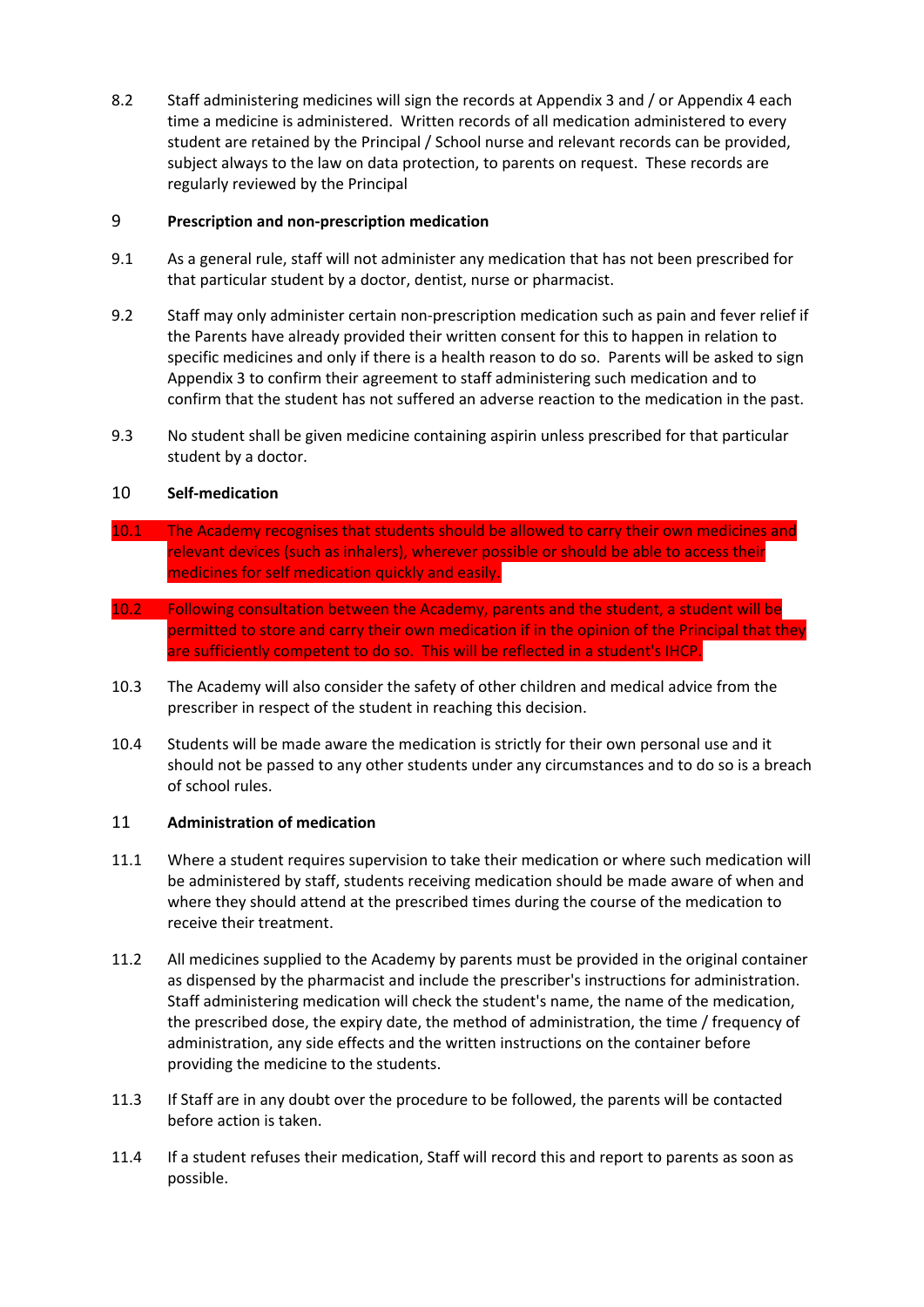#### 12 **Storage of medication**

- 12.1 Medicines are always securely stored in accordance with individual product instructions.
- 12.2 The Academy will carry out a risk assessment to consider any risks to the health and safety of the school community and put in place measures to ensure that identified risks are managed and that medicines are stored safely.
- 12.3 All medicines shall be stored in the original container in which they were dispensed, together with the prescriber's instructions for administration.
- 12.4 Emergency medication such as inhalers, adrenaline pens and blood glucose testing meters will be kept in the First Aid room, in a clearly marked box, but in order to allow immediate access the box will not be locked. In the case of medication which is not required in an emergency, the student will be told where their medication is stored and who holds the key.
- 12.5 Students who do not carry and administer their own medication understand which members of staff will administer their medication.
- 12.6 If a student is prescribed a controlled drug, unless otherwise agreed as part of a IHCP, it will be kept in safe custody in a locked, non-portable container and only named staff and the student will have access. A record of any doses used and the amount of the controlled drug held at the Academy will be maintained.
- 12.7 If students who are permitted to possess a controlled drug will be advised that it is an offence to pass the drug to any other person for use.
- 12.8 Parents should collect all medicines belonging to their student at the end of each term and are responsible for ensuring that any date-expired medication is collected from the Academy.

# 13 **Emergency procedures**

- 13.1 In the event of an emergency related to the administration of medicine, the **office staff** should be called as soon as possible, if not already present. If the office staff does not consider that he or she is able to deal with the presenting condition, then they should continue any first aid or medical procedures being provided whilst another person summons emergency medical care. This does not however affect the ability of any person to contact the emergency services in the event of a medical emergency. Staff should always dial 999 for the emergency services in the event of a serious medical emergency before implementing the terms of this policy and make clear arrangements for liaison with the ambulance services on the Academy site.
- 13.2 A checklist for contacting the emergency services can be found in Appendix 7.

# 14 **Off-site visits and sporting events**

- 14.1 The Academy actively supports all students with medical conditions to access and enjoy the same opportunities at the Academy as any other student, which includes ensuring that they are able to take an active role in school trips and sporting activities, unless it is contraindicated by a medical professional involved in a student's care (such as his or her GP).
- 14.2 If a student attending an off-site visit or sporting event cannot self-medicate, they will be accompanied by a member of staff who has received appropriate training to administer the medication in accordance with this policy.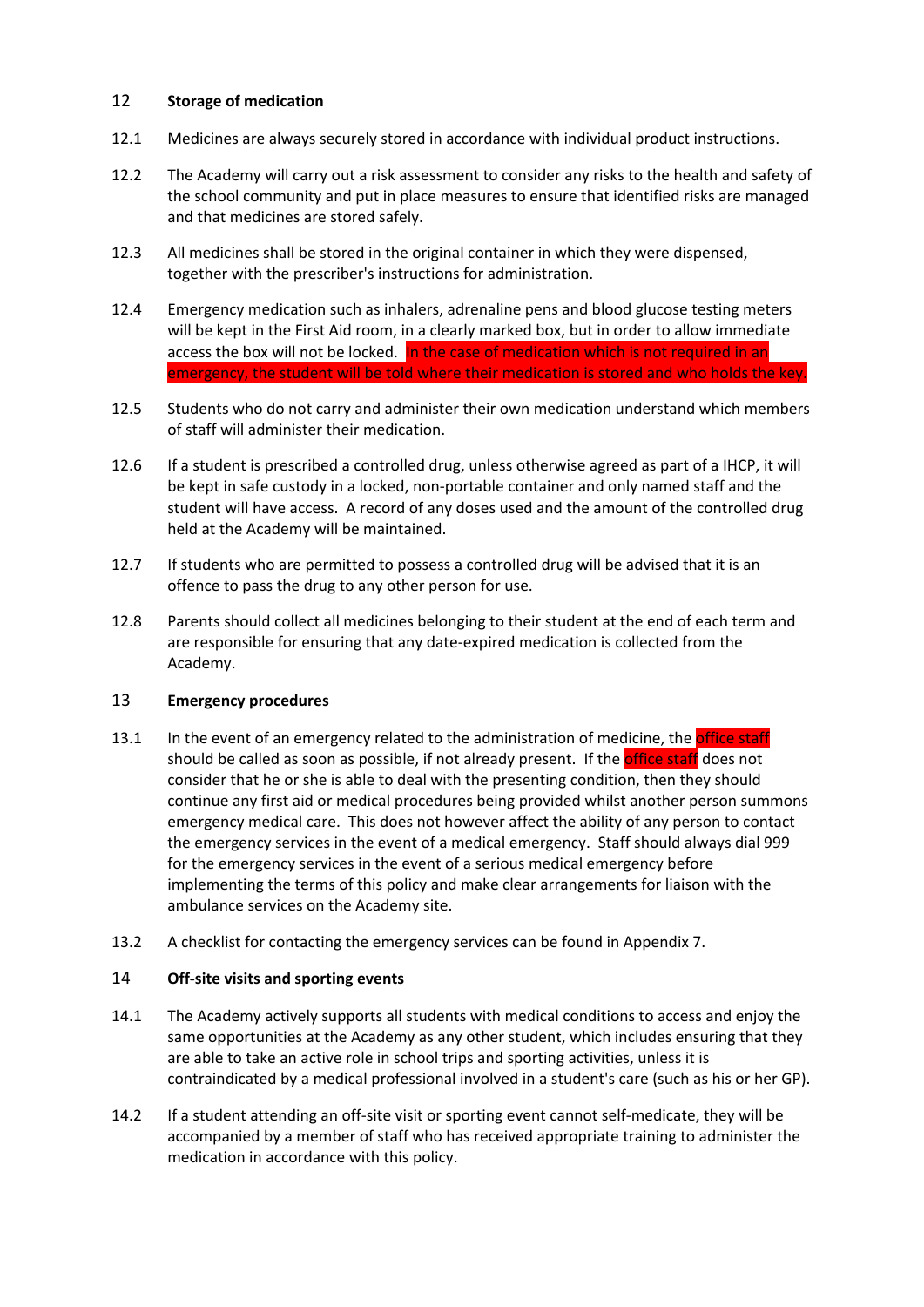- 14.3 All students requiring preventative medicine (particularly for sport), if sufficiently competent to self-medicate, are responsible for carrying their medication with them. If not sufficiently competent, a member of staff shall carry the medication, individually labelled.
- 14.4 Secure storage for medicines will be available at all short-term accommodation used by the Academy.

#### 15 **Unacceptable practice**

- 15.1 Staff should use their discretion and training with regards to each individual student's medical needs, by reference to their IHCP and / or EHC, as appropriate.
- 15.2 However, staff should be aware that the following practices are generally unacceptable:
	- 15.2.1 preventing access to medication and relevant devices (such as inhalers), where this is reasonably required;
	- 15.2.2 assuming that all students with the same conditions require the same treatment;
	- 15.2.3 frequently sending students with medical conditions home or preventing them from taking part in normal school activities, unless this is provided for in their IHCP or by their medical advisors;
	- 15.2.4 sending unwell students unaccompanied to the school office or medical room;
	- 15.2.5 penalising students for their attendance record, if their absences are related to their medical condition (e.g. hospital appointments);
	- 15.2.6 preventing students from drinking, eating or taking toilet or other breaks when required to enable them to manage their medical condition effectively;
	- 15.2.7 requiring parents, or otherwise making them feel obliged, to attend the Academy to administer medication or otherwise provide medical support to their child during the school day;
	- 15.2.8 preventing students from participating in, or creating unnecessary barriers to children participating in all aspects of school life.

#### 16 **Complaints**

- 16.1 If parents or students are dissatisfied with the medical support provided at the Academy they should raise these in the first instance with the Principal.
- 16.2 If the Principal cannot resolve the issue then a formal complaint can be raised via the Academy's complaint's procedure.
- 16.3 Only once all other attempts of resolution have been exhausted can a formal complaint be made to the Department for Education (**DfE**) where it falls within the scope of sections 496 and 497 of the Education Act 1996.

#### 17 **Review**

17.1 This policy and its procedures will be reviewed and updated by the Principal on an annual basis.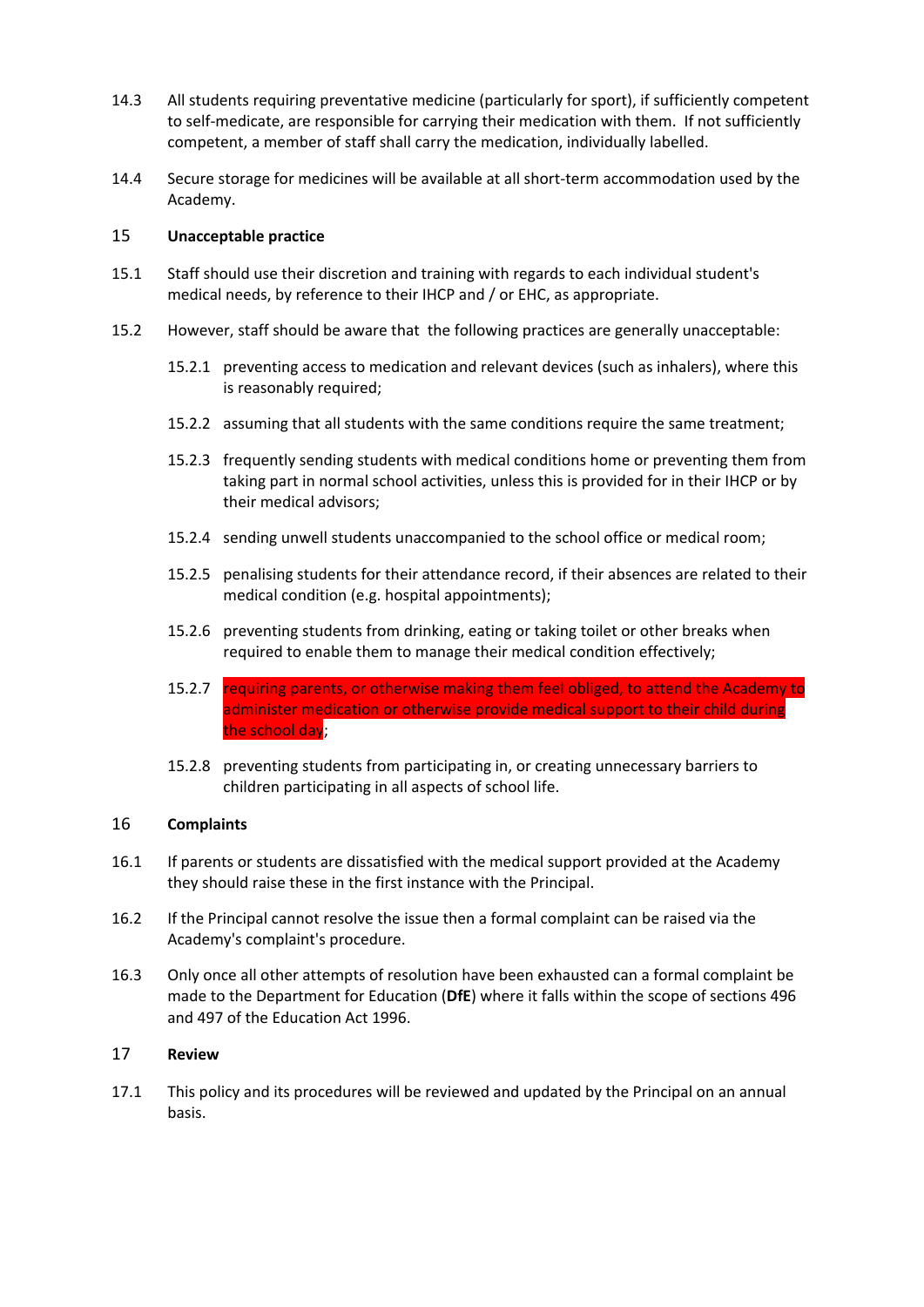| <b>Status</b> | Drafted in accordance with:                                                         |  |  |
|---------------|-------------------------------------------------------------------------------------|--|--|
|               | [• Statutory framework for the Early Years Foundation Stage<br>DfE, 2014]           |  |  |
|               | Supporting students at school with medical conditions<br>(DFE-00393-2014) DfE, 2014 |  |  |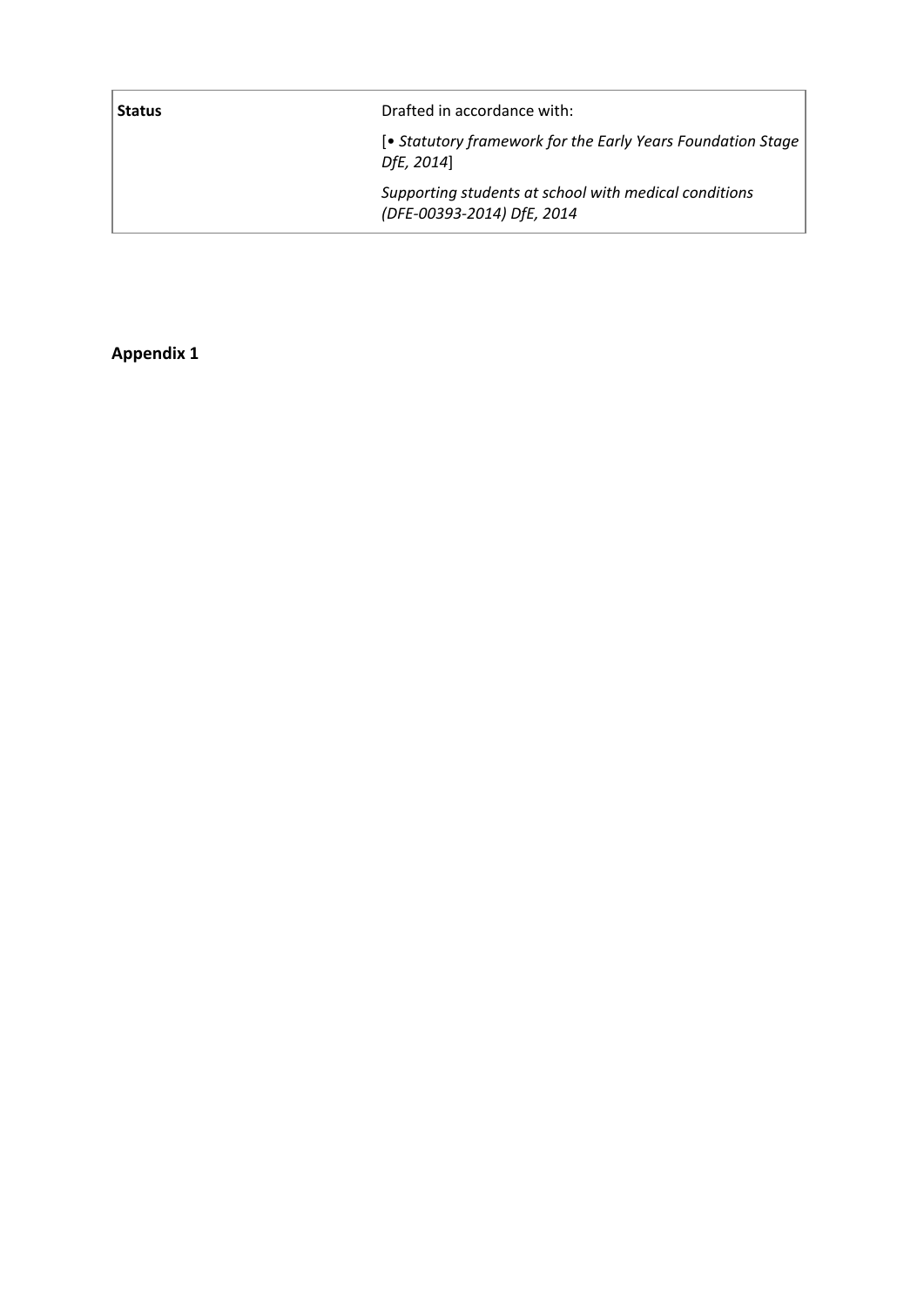# **Individual healthcare plan (IHCP)**

Name of Academy

Name of child

Group / class / form

Date of birth

Child's address

Medical diagnosis or condition

Date

Review date

**Family contact information**

Name

Telephone number (work)

Telephone number (home)

Telephone number (mobile)

Relationship to child

Name

Telephone number (work)

Telephone number (home)

Telephone number (mobile)

#### **Clinic / Hospital contact**

Name

Telephone number

**GP**

Name

Telephone number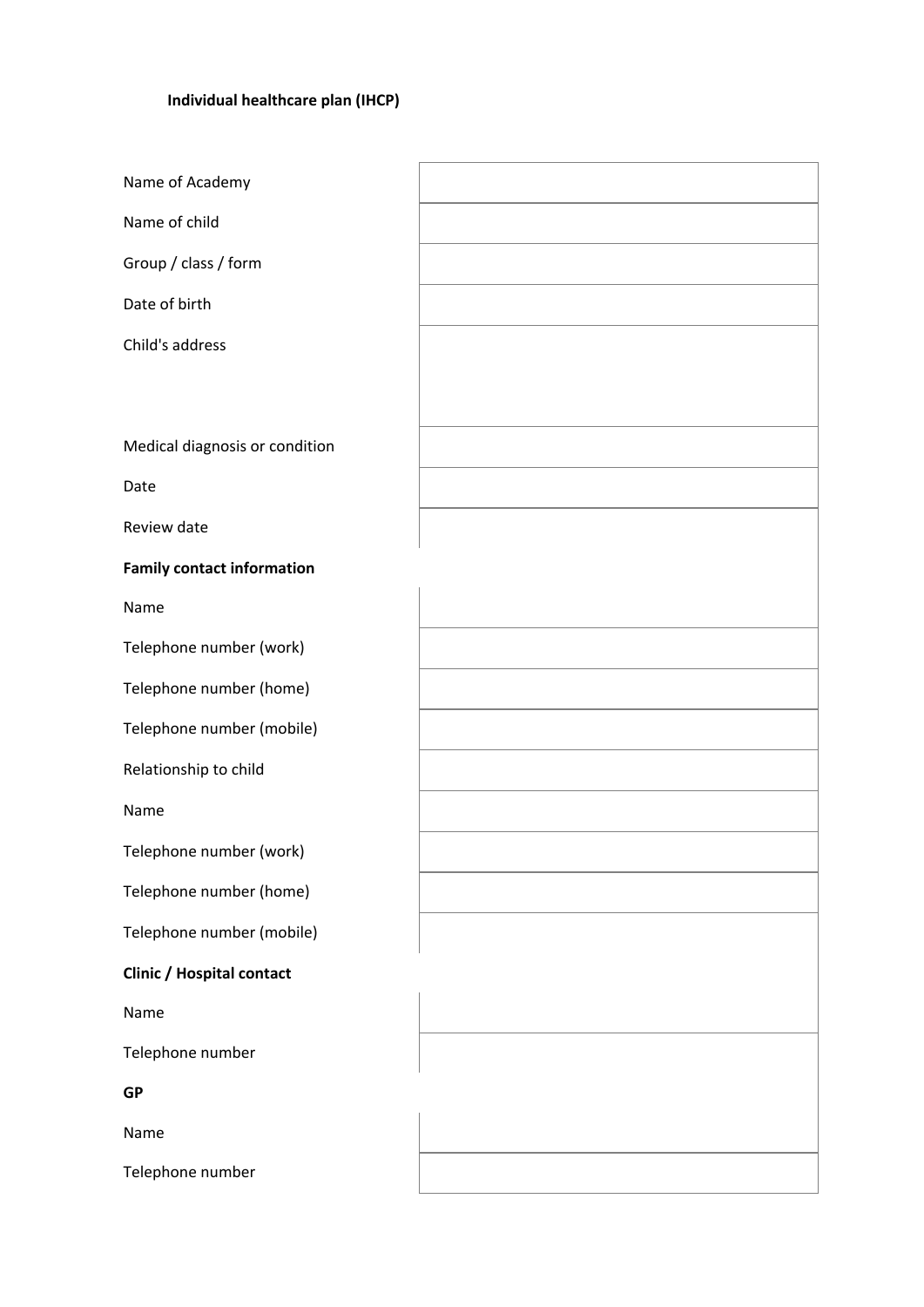Describe medical needs and give details of child's symptoms, triggers, signs, treatments, facilities, equipment or devices, environmental issues etc

Name of medication, dose, method of administration, when to be taken, side effects, contra-indications, administered by / self-administered with / without supervision

Daily care requirements

Specific support for the student's educational, social and emotional needs

Arrangements for school visits / trips etc

Other information

Describe what constitutes an emergency, and the action to take if this occurs

Who is responsible in an emergency (state if different for off-site activities)

Plan developed with

Staff training needed / undertaken – who, what, when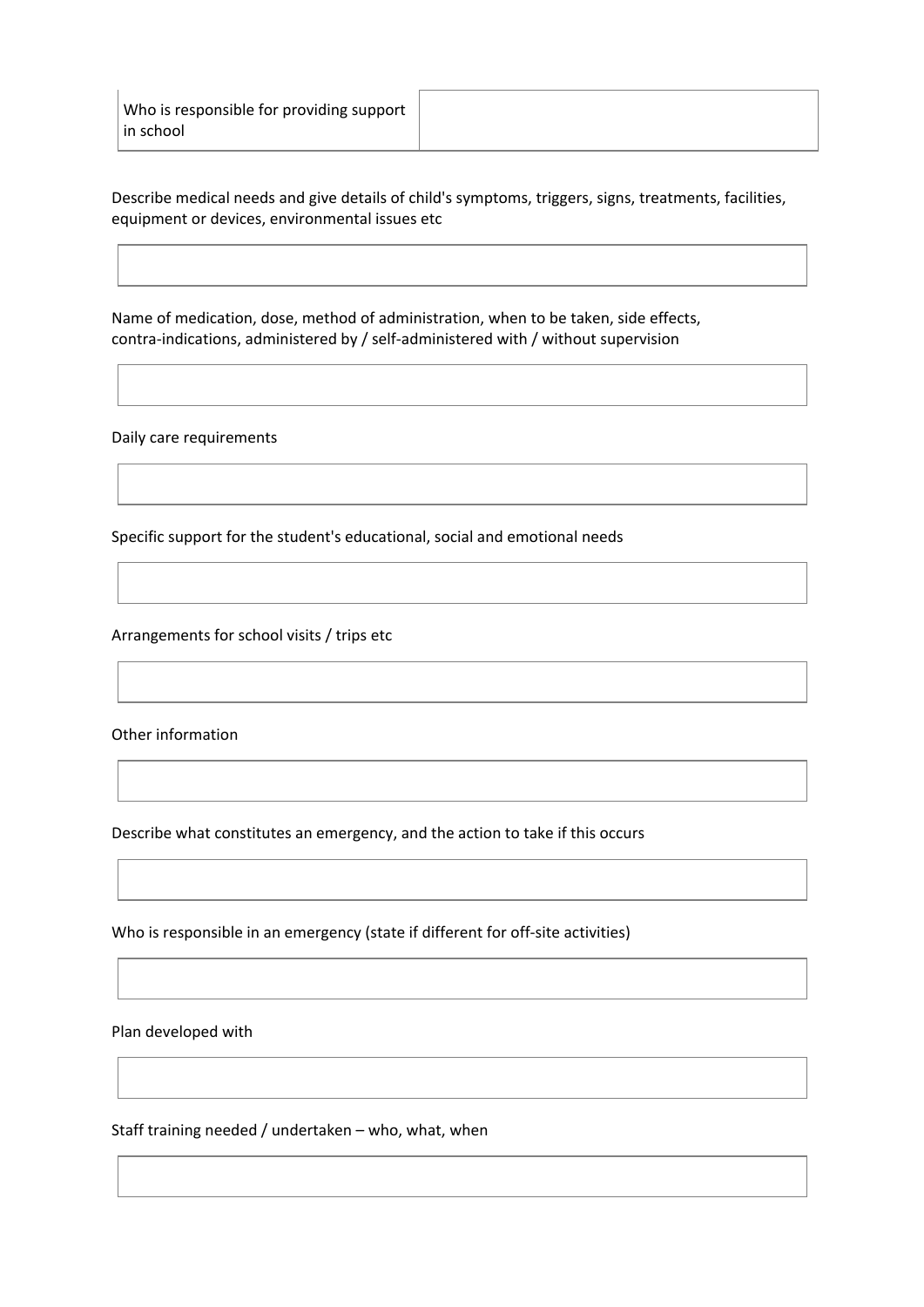Form copied to

Name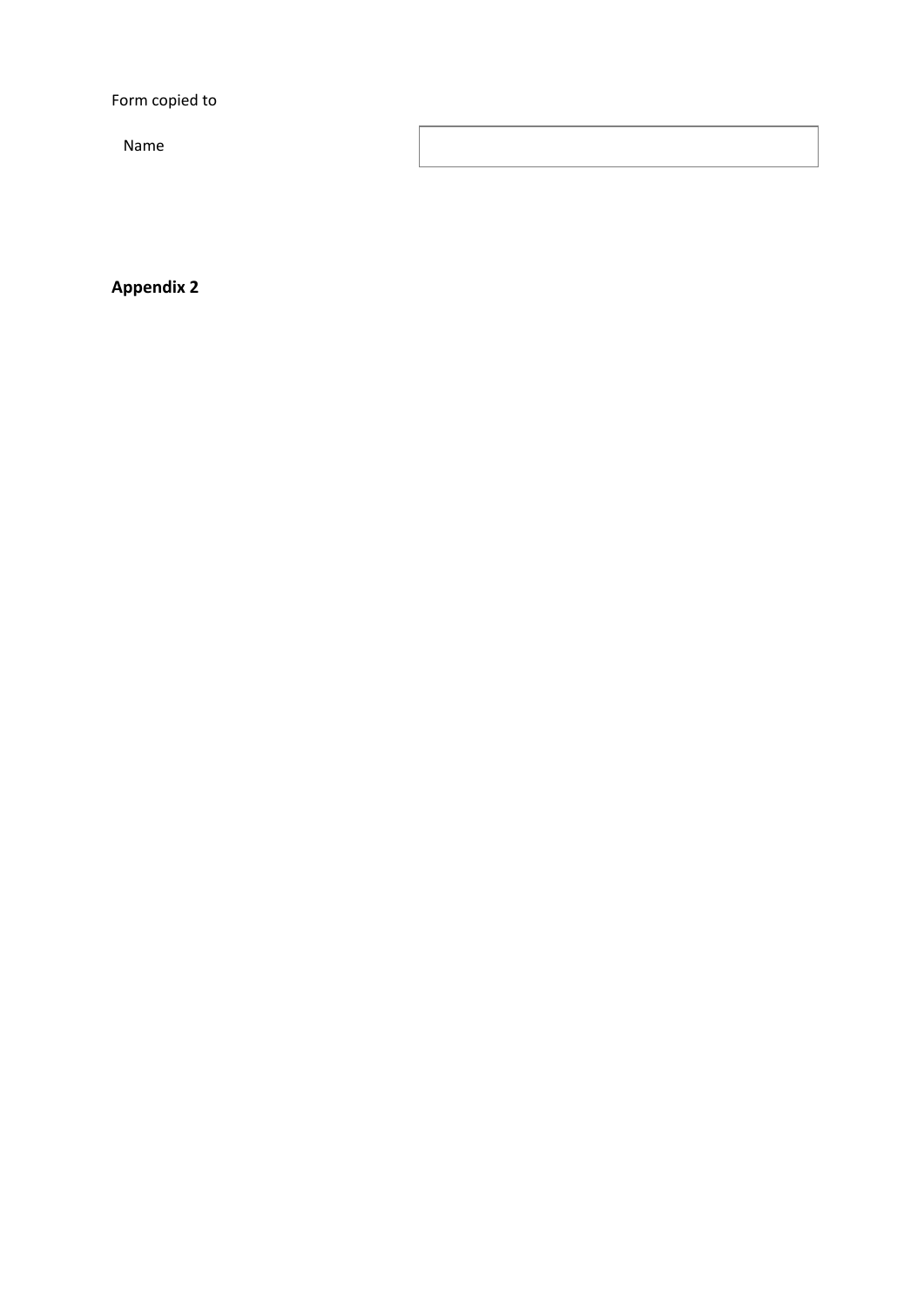#### **Parental agreement for setting to administer medicine**

The Academy will not give your child medicine unless you complete and sign this form, and the Academy has a policy that the staff can administer medicine.

| Date for review to be initiated by                                           |                            |    |
|------------------------------------------------------------------------------|----------------------------|----|
| Name of Academy                                                              |                            |    |
| Name of child                                                                |                            |    |
| Date of birth                                                                |                            |    |
| Group / class / form                                                         |                            |    |
| <b>Medical condition or illness</b>                                          |                            |    |
| <b>Medicine</b>                                                              |                            |    |
| Name / type of medicine (as described on<br>the container)                   |                            |    |
| Expiry date                                                                  |                            |    |
| Dosage and method                                                            |                            |    |
| Timing                                                                       |                            |    |
| Special precautions / other instructions                                     |                            |    |
| Are there any side effects that the<br>Academy needs to know about?          |                            |    |
| Self-administration                                                          | Yes                        | No |
| Procedures to take in an emergency                                           |                            |    |
| NB: Medicines must be in the original container as dispensed by the pharmacy |                            |    |
| <b>Contact details</b>                                                       |                            |    |
| Name                                                                         |                            |    |
| Daytime telephone number                                                     |                            |    |
| Relationship to child                                                        |                            |    |
| Address                                                                      |                            |    |
| I understand that I must deliver the<br>medicine personally to               | [• agreed member of staff] |    |

The above information is, to the best of my knowledge, accurate at the time of writing and I give consent to Academy staff administering medicine in accordance with the Academy policy. I will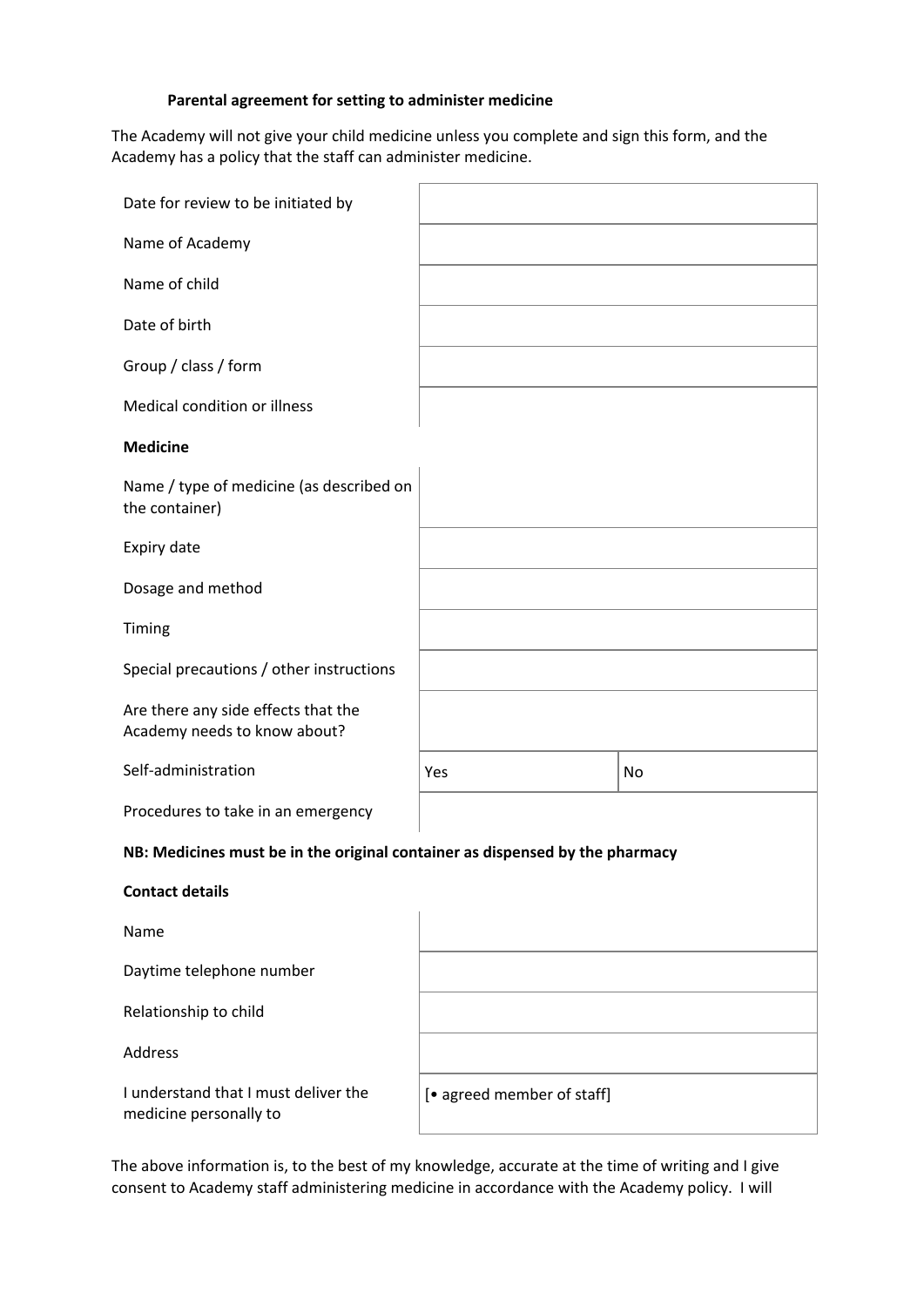inform the Academy immediately, in writing, if there is any change in dosage or frequency of the medication or if the medicine is stopped.

| Signature(s) |  |
|--------------|--|
| Date         |  |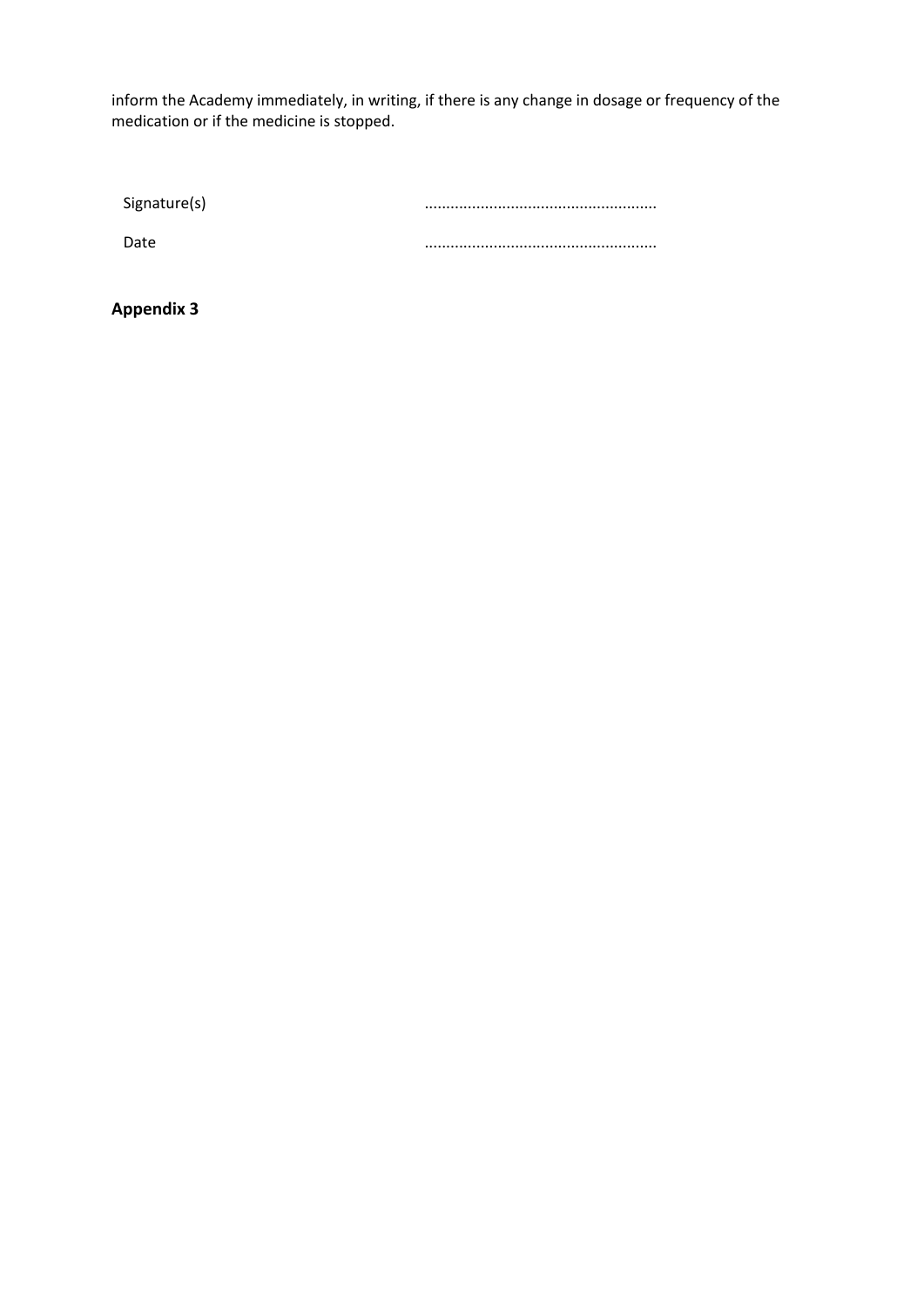#### **Parental agreement to administer non-prescription medication**

I agree to the Academy administering the following non-prescription medicines, which may be reasonably required to be administered to my child for health reasons from time to time.

*[Insert details of non-prescription medications held and administered at the Academy - eg]*

● Paracetamol Yes No

I confirm that my child has not suffered an adverse reaction to the above mentioned medications in the past.

The above information is, to the best of my knowledge, accurate at the time of writing and I give consent to Academy staff administering medicine in accordance with the Academy policy. I will inform the Academy immediately, in writing, if there is any change.

Signature(s) ...................................................... Date ......................................................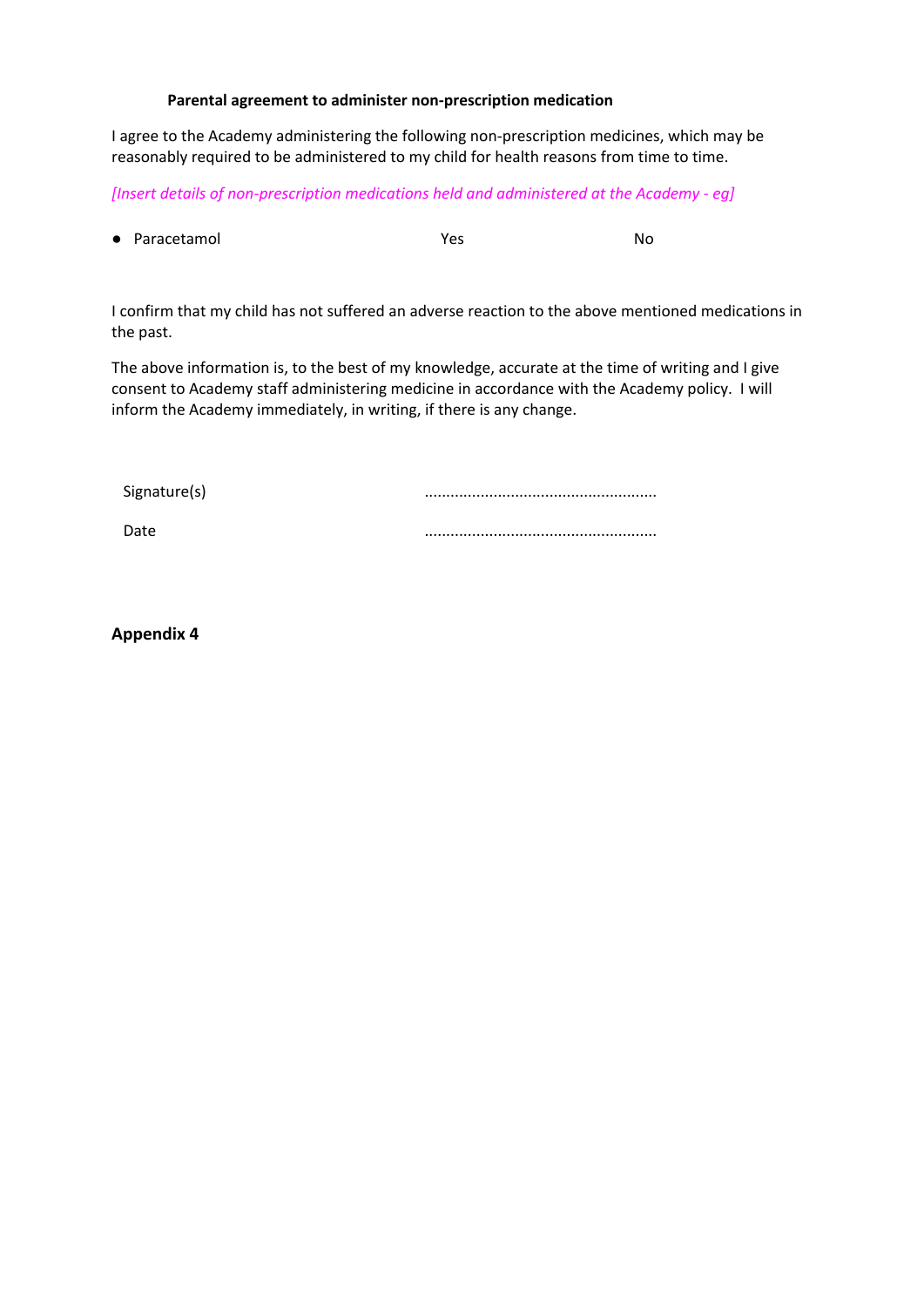# **Record of medicine administered to an individual child**

| Name of Academy                  |  |
|----------------------------------|--|
| Name of child                    |  |
| Date medicine provided by parent |  |
| Group / class / form             |  |
| Quantity received                |  |
| Name and strength of medicine    |  |
| Expiry date                      |  |
| Quantity returned                |  |
| Dose and frequency of medicine   |  |
|                                  |  |

| Staff signature     |  |
|---------------------|--|
| Signature of parent |  |

| Date                    |  |  |
|-------------------------|--|--|
| Time given              |  |  |
| Dose given              |  |  |
| Name of member of staff |  |  |
| Staff initials          |  |  |

| Date                    |  |  |
|-------------------------|--|--|
| Time given              |  |  |
| Dose given              |  |  |
| Name of member of staff |  |  |
| Staff initials          |  |  |
|                         |  |  |

| Date       |  |  |
|------------|--|--|
| Time given |  |  |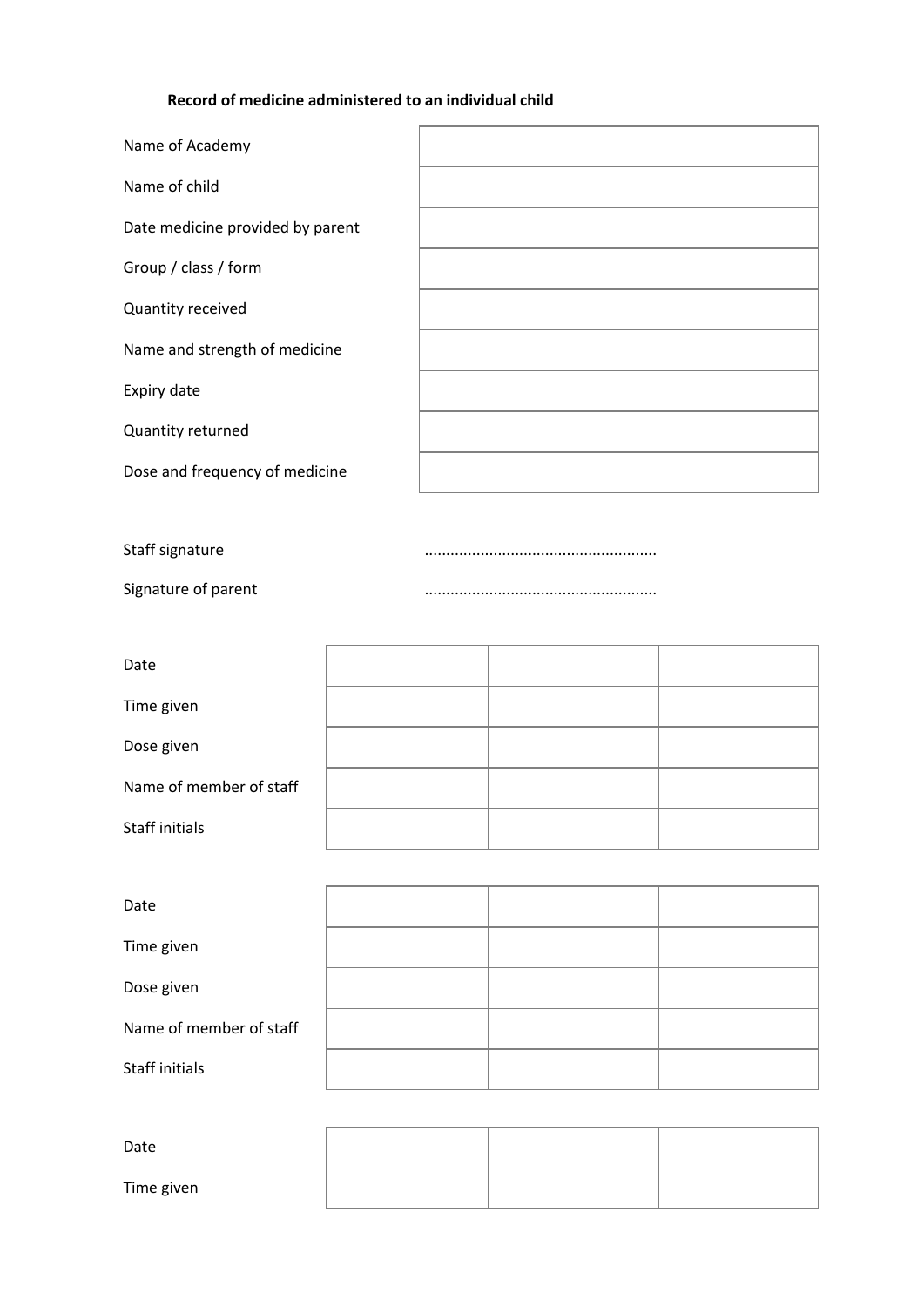| Dose given              |  |  |
|-------------------------|--|--|
| Name of member of staff |  |  |
| Staff initials          |  |  |

| Date                    |  |  |
|-------------------------|--|--|
| Time given              |  |  |
| Dose given              |  |  |
| Name of member of staff |  |  |
| Staff initials          |  |  |

| Date                    |  |  |
|-------------------------|--|--|
| Time given              |  |  |
| Dose given              |  |  |
| Name of member of staff |  |  |
| Staff initials          |  |  |

| Date                    |  |  |
|-------------------------|--|--|
| Time given              |  |  |
| Dose given              |  |  |
| Name of member of staff |  |  |
| Staff initials          |  |  |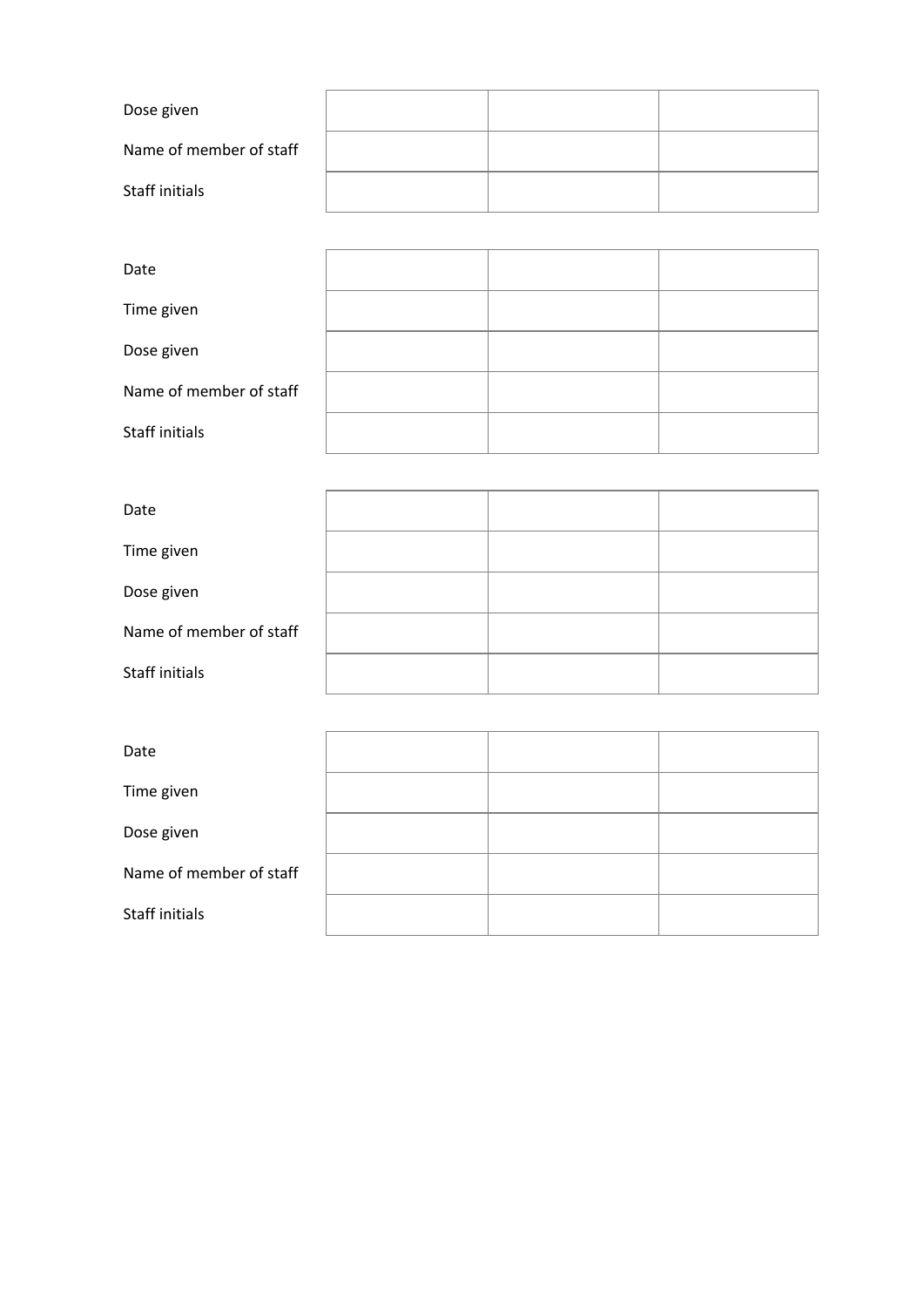# **Appendix 5 Record of medicine administered to all children**

**Name of Academy**

| Date | Child's name | <b>Time</b> | Name of medicine Dose given | Any reaction |
|------|--------------|-------------|-----------------------------|--------------|
|      |              |             |                             |              |
|      |              |             |                             |              |
|      |              |             |                             |              |
|      |              |             |                             |              |
|      |              |             |                             |              |
|      |              |             |                             |              |
|      |              |             |                             |              |
|      |              |             |                             |              |
|      |              |             |                             |              |
|      |              |             |                             |              |
|      |              |             |                             |              |
|      |              |             |                             |              |
|      |              |             |                             |              |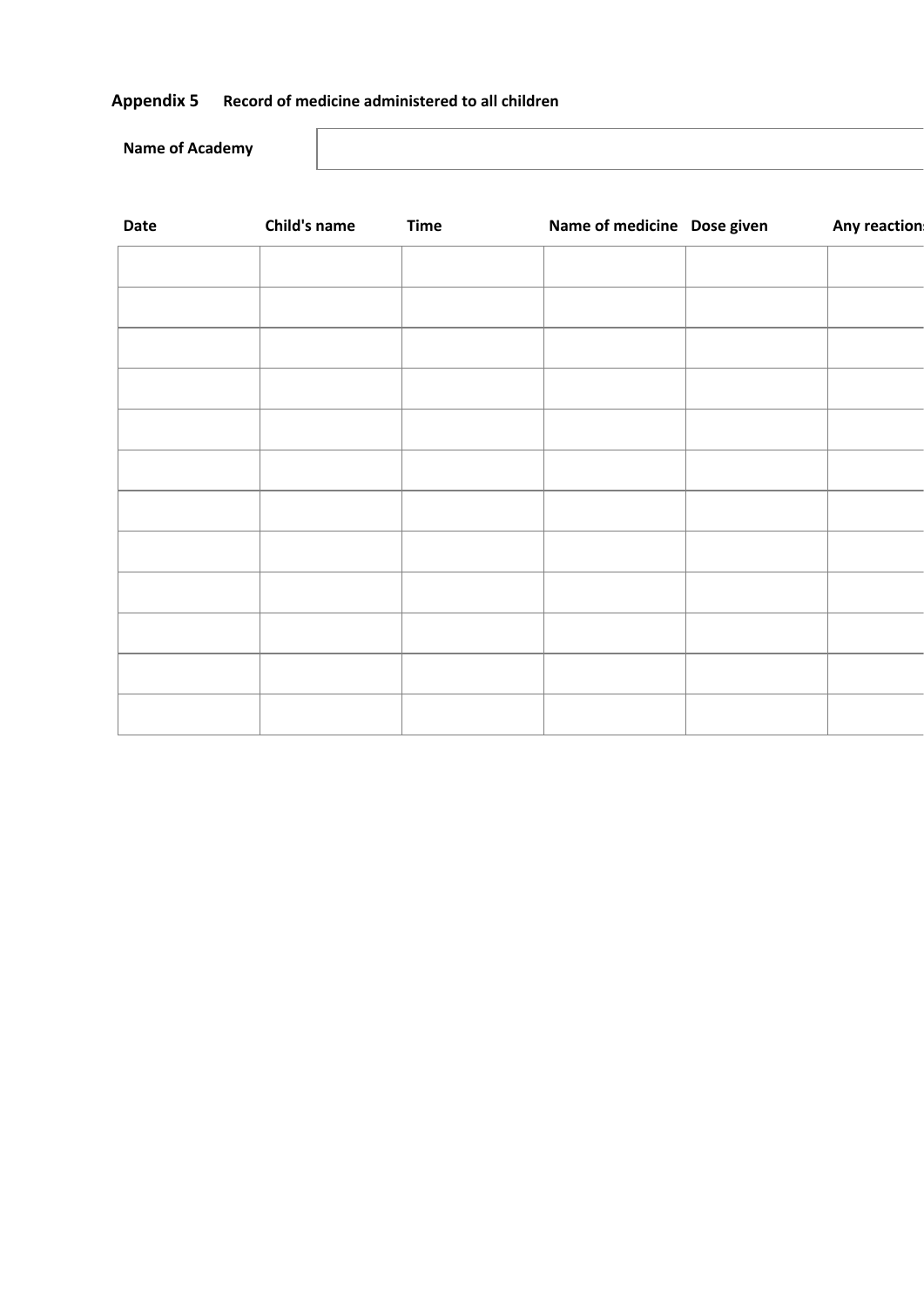# **Appendix 6 Staff training record: administration of medicines**

| Name of Academy            |  |
|----------------------------|--|
| Name                       |  |
| Type of training received  |  |
| Date of training completed |  |
| Training provided by       |  |
| Profession and title       |  |

I confirm that [• name of member of staff] has received the training detailed above and is competent to carry out any necessary treatment. I recommend that the training is updated [• name of member of staff].

| Trainer's signature |  |
|---------------------|--|
| Date                |  |

**I confirm that I have received the training detailed above.**

| Staff signature |  |
|-----------------|--|
| Date            |  |

Suggested review date ......................................................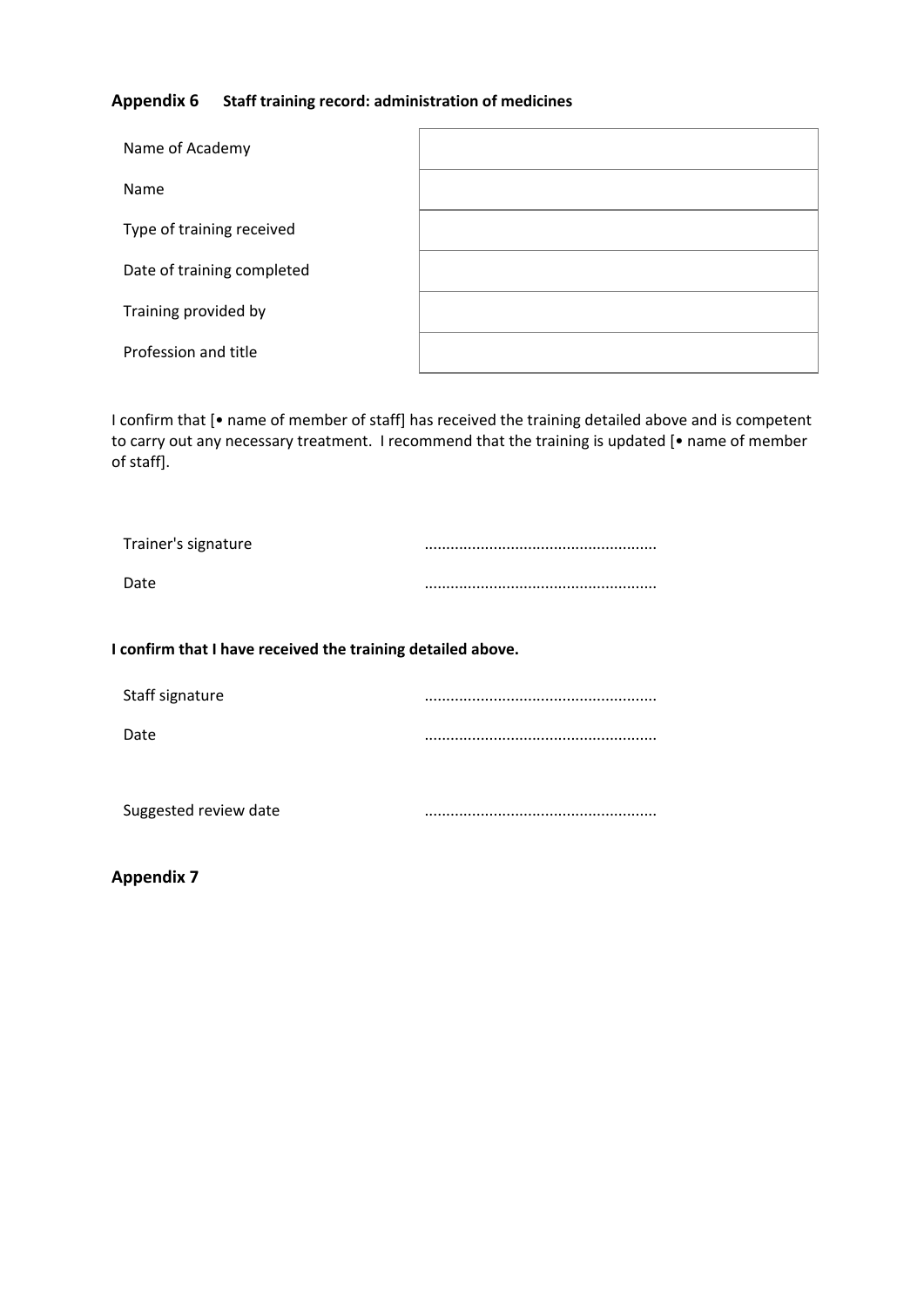#### **Contacting emergency services**

#### **Request an ambulance - dial 999, ask for an ambulance and be ready with the information below.**

**Speak clearly and slowly and be ready to repeat information if asked.**

- your telephone number
- your name
- your location as follows [• Academy address]
- state what the postcode is please note that postcodes for satellite navigation systems may differ from the postal code
- provide the exact location of the student
- provide the name of the child and a brief description of their symptoms
- inform Ambulance Control of the best entrance to use and state that the crew will be met and taken to the patient
- put a completed copy of this form by the phone.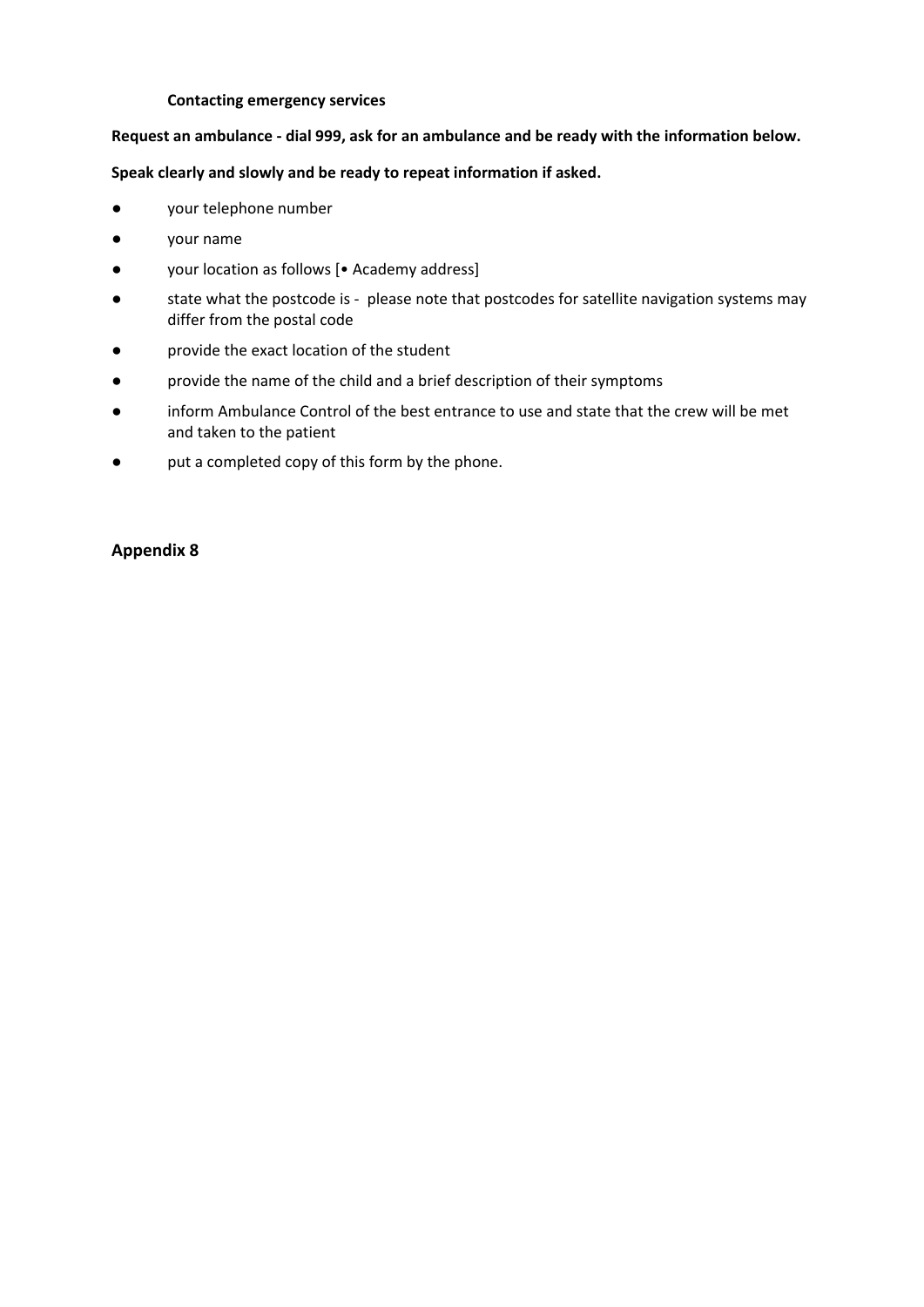# Dear Parent

# **Developing an individual healthcare plan for [• name of student]**

Thank you for informing us of [• name's] medical condition. I enclose a copy of the school's policy for supporting students at school with medical conditions for your information.

A central requirement of the policy is for an individual healthcare plan to be prepared, setting out what support the each student needs and how this will be provided. Individual healthcare plans are developed in partnership between the Academy, parents, students, and the relevant healthcare professional who can advise on your child's case. The aim is to ensure that we know how to support your child effectively and to provide clarity about what needs to be done, when and by whom. Although individual healthcare plans are likely to be helpful in the majority of cases, it is possible that not all children will require one. We will need to make judgements about how your child's medical condition impacts on their ability to participate fully in school life, and the level of detail within plans will depend on the complexity of their condition and the degree of support needed.

A meeting to start the process of developing your child's individual health care plan has been scheduled for [• 00 month year]. I hope that this is convenient for you and would be grateful if you could confirm whether you are able to attend. The meeting will involve [• the following people]. Please let us know if you would like us to invite another medical practitioner, healthcare professional or specialist and provide any other evidence you would like us to consider at the meeting as soon as possible.

If you are unable to attend, it would be helpful if you could complete the attached individual healthcare plan template and return it, together with any relevant evidence, for consideration at the meeting. I [• or another member of staff involved in plan development or student support] would be happy for you contact me [• them] by email or to speak by phone if this would be helpful.

Yours sincerely

**Name Position Academy Appendix 9**